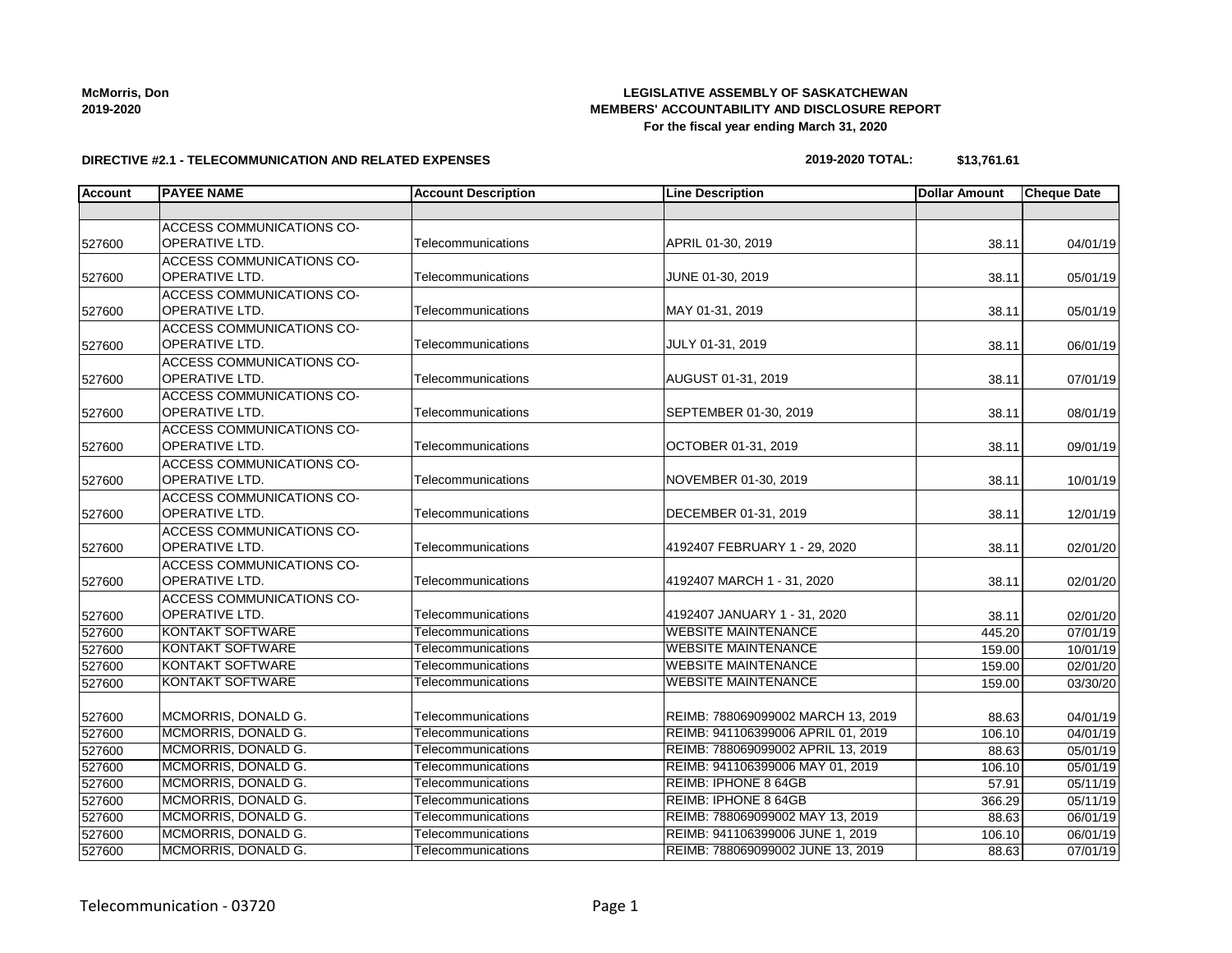| Account | <b>PAYEE NAME</b>                | <b>Account Description</b> | <b>Line Description</b>                       | <b>Dollar Amount</b> | <b>Cheque Date</b> |
|---------|----------------------------------|----------------------------|-----------------------------------------------|----------------------|--------------------|
| 527600  | MCMORRIS, DONALD G.              | Telecommunications         | <b>REIMB: IPHONE 8 64GB</b>                   | $-366.29$            | 07/01/19           |
| 527600  | MCMORRIS, DONALD G.              | Telecommunications         | <b>REIMB: IPHONE 8 64GB</b>                   | $-57.91$             | 07/01/19           |
| 527600  | MCMORRIS, DONALD G.              | Telecommunications         | REIMB: 788069099002 JULY 13, 2019             | 88.63                | 08/01/19           |
| 527600  | MCMORRIS, DONALD G.              | Telecommunications         | REIMB: 941106399006 AUGUST 01, 2019           | 110.91               | 08/01/19           |
| 527600  | MCMORRIS, DONALD G.              | Telecommunications         | REIMB: 941106399006 JULY 01, 2019             | 106.10               | 08/01/19           |
| 527600  | MCMORRIS, DONALD G.              | Telecommunications         | REIMB: 788069099002 AUGUST 13, 2019           | 94.14                | 09/01/19           |
| 527600  | MCMORRIS, DONALD G.              | Telecommunications         | REIMB: 788069099002 SEPTEMBER 13,<br>2019     | 94.14                | 10/01/19           |
| 527600  | MCMORRIS, DONALD G.              | Telecommunications         | REIMB: 941106399006 SEPTEMBER 01,<br>2019     | 113.31               | 10/01/19           |
| 527600  | MCMORRIS, DONALD G.              | Telecommunications         | REIMB: 941106399006 OCTOBER 01, 2019          | 120.97               | 11/01/19           |
| 527600  | MCMORRIS, DONALD G.              | Telecommunications         | REIMB: 788069099002 OCTOBER 13, 2019          | 94.14                | 11/01/19           |
|         |                                  |                            | REIMB: 941106399006 NOVEMBER 01,<br>2019      |                      |                    |
| 527600  | MCMORRIS, DONALD G.              | Telecommunications         | REIMB: 788069099002 NOVEMBER 13,              | 118.57               | 12/01/19           |
| 527600  | MCMORRIS, DONALD G.              | Telecommunications         | 2019                                          | 94.14                | 12/01/19           |
| 527600  | MCMORRIS, DONALD G.              | Telecommunications         | REIMB: 941106399006 DECEMBER 01,<br>2019      | 113.31               | 12/01/19           |
| 527600  | MCMORRIS, DONALD G.              | Telecommunications         | REIMB: 788069099002 DECEMBER 13,<br>2019      | 94.14                | 02/01/20           |
| 527600  | MCMORRIS, DONALD G.              | Telecommunications         | REIMB: 941106399006 FEBRUARY 1, 2020          | 118.34               | 02/01/20           |
| 527600  | MCMORRIS, DONALD G.              | Telecommunications         | REIMB: 941106399006 JANUARY 1, 2020           | 113.31               | 02/01/20           |
| 527600  | MCMORRIS, DONALD G.              | Telecommunications         | REIMB: 788069099002 JANUARY 13, 2020          | 94.14                | 02/01/20           |
| 527600  | MCMORRIS, DONALD G.              | Telecommunications         | REIMB: 94110639900601035 MARCH 1,<br>2020     | 113.31               | 03/01/20           |
| 527600  | MCMORRIS, DONALD G.              | Telecommunications         | REIMB: 788069099002 FEBRUARY 13,<br>2020      | 94.14                | 03/01/20           |
| 527600  | <b>SASKTEL</b>                   | Telecommunications         | RTV - N. ENTNER-MCCULLOUGH -<br>PERSONAL CELL | 31.50                | 04/04/19           |
| 527600  | <b>SASKTEL</b>                   | Telecommunications         | RTV - N. ENTNER-MCCULLOUGH -<br>PERSONAL CELL | $-31.50$             | 04/04/19           |
| 527600  | <b>SASKTEL</b>                   | Telecommunications         | 849514499007 MAY 01, 2019                     | 314.79               | 05/01/19           |
| 527600  | <b>SASKTEL</b>                   | Telecommunications         | 849514499007 APRIL 01, 2019                   | 314.23               | 05/01/19           |
| 527600  | <b>SASKTEL</b>                   | Telecommunications         | 216008388000 APRIL 16, 2019                   | 97.82                | 05/01/19           |
|         |                                  |                            | RTV - N. ENTNER-MCCULLOUGH -                  |                      |                    |
| 527600  | <b>SASKTEL</b>                   | Telecommunications         | PERSONAL CELL                                 | $-31.50$             | 05/14/19           |
| 527600  | <b>SASKTEL</b><br><b>SASKTEL</b> | Telecommunications         | 849514499007 JUNE 01, 2019                    | 339.31               | 06/01/19           |
| 527600  |                                  | Telecommunications         | 216008388000 MAY 16, 2019                     | 97.82                | 06/01/19           |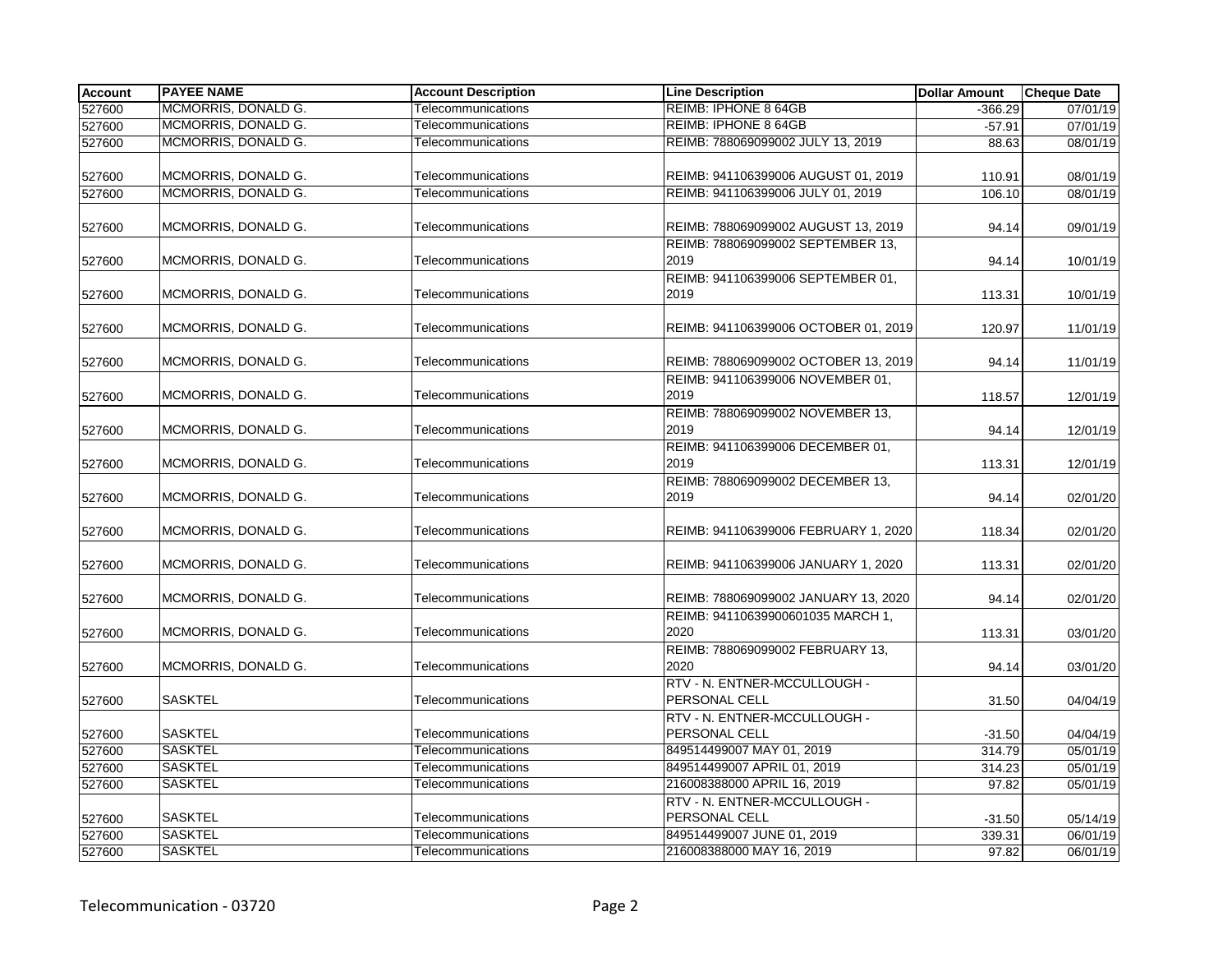| <b>Account</b> | <b>PAYEE NAME</b> | <b>Account Description</b>    | <b>Line Description</b>               | <b>Dollar Amount</b> | <b>Cheque Date</b> |
|----------------|-------------------|-------------------------------|---------------------------------------|----------------------|--------------------|
|                |                   |                               | RTV - N. ENTNER-MCCULLOUGH -          |                      |                    |
| 527600         | <b>SASKTEL</b>    | Telecommunications            | PERSONAL CELL                         | $-31.50$             | 06/13/19           |
| 527600         | <b>SASKTEL</b>    | Telecommunications            | 849514499007 JULY 01, 2019            | 324.79               | 07/01/19           |
| 527600         | <b>SASKTEL</b>    | Telecommunications            | 216008388000 JUNE 16, 2019            | 100.32               | 07/01/19           |
|                |                   |                               | RTV - N. ENTNER-MCCULLOUGH -          |                      |                    |
| 527600         | <b>SASKTEL</b>    | Telecommunications            | <b>PERSONAL CELL</b>                  | $-31.50$             | 07/11/19           |
| 527600         | <b>SASKTEL</b>    | Telecommunications            | 849514499007 AUGUST 01, 2019          | 320.71               | 08/01/19           |
| 527600         | <b>SASKTEL</b>    | Telecommunications            | 216008388000 JULY 16, 2019            | 97.82                | 08/01/19           |
|                |                   |                               | <b>RTV-ENTNER-MCCULLOUGH PERSONAL</b> |                      |                    |
| 527600         | <b>SASKTEL</b>    | Telecommunications            | <b>CELL</b>                           | $-31.50$             | 08/27/19           |
| 527600         | <b>SASKTEL</b>    | Telecommunications            | 216008388000 AUGUST 16, 2019          | 99.94                | 09/01/19           |
| 527600         | <b>SASKTEL</b>    | Telecommunications            | 849514499007 SEPTEMBER 01, 2019       | 318.54               | 09/01/19           |
| 527600         | <b>SASKTEL</b>    | Telecommunications            | 849514499007 OCTOBER 01, 2019         | 338.25               | 10/01/19           |
| 527600         | <b>SASKTEL</b>    | Telecommunications            | 216008388000 SEPTEMBER 16, 2019       | 100.75               | 10/01/19           |
|                |                   |                               | RTV - ENTNER-MCCULLOUGH               |                      |                    |
| 527600         | <b>SASKTEL</b>    | Telecommunications            | <b>PERSONAL CELL</b>                  | $-31.50$             | 10/03/19           |
| 527600         | <b>SASKTEL</b>    | Telecommunications            | 849514499007 DECEMBER 01, 2019        | 339.20               | 12/01/19           |
| 527600         | <b>SASKTEL</b>    | Telecommunications            | 216008388000 NOVEMBER 16, 2019        | 100.84               | 12/01/19           |
| 527600         | <b>SASKTEL</b>    | Telecommunications            | 216008388000 OCTOBER 16, 2019         | 100.82               | 12/01/19           |
|                |                   |                               | RTV-NICOLE ENTNER-MCCULLOUGH-         |                      |                    |
| 527600         | <b>SASKTEL</b>    | Telecommunications            | PERSONAL CELL                         | $-31.50$             | 12/01/19           |
| 527600         | <b>SASKTEL</b>    | Telecommunications            | 849514499007 NOVEMBER 01, 2019        | 318.94               | 12/01/19           |
|                |                   |                               | RTV-N. ENTNER-MCCULLOUGH-             |                      |                    |
| 527600         | <b>SASKTEL</b>    | Telecommunications            | PERSONAL CELL                         | $-63.00$             | 12/05/19           |
| 527600         | <b>SASKTEL</b>    | Telecommunications            | 216008388000 JANUARY 16, 2020         | 244.53               | 02/01/20           |
| 527600         | <b>SASKTEL</b>    | Telecommunications            | 849514499007 FEBRUARY 1, 2020         | 340.23               | 02/01/20           |
| 527600         | <b>SASKTEL</b>    | Telecommunications            | 849514499007 JANUARY 1, 2020          | 318.49               | 02/01/20           |
| 527600         | <b>SASKTEL</b>    | Telecommunications            | 216008388000 DECEMBER 16, 2019        | 143.67               | 02/01/20           |
|                |                   |                               | RTV-NICOLE ENTNER-MCCULLOUGH-         |                      |                    |
| 527600         | <b>SASKTEL</b>    | Telecommunications            | PERSONAL CELL                         | $-63.00$             | 02/27/20           |
| 527600         | <b>SASKTEL</b>    | Telecommunications            | 849514499007 MARCH 1, 2020            | 318.25               | 03/01/20           |
| 527600         | <b>SASKTEL</b>    | Telecommunications            | 216008388000 FEBRUARY 16, 2020        | 287.91               | 03/01/20           |
| 527600         | <b>SASKTEL</b>    | Telecommunications            | 216008388000 MARCH 16, 2020           | 169.54               | 03/16/20           |
|                |                   |                               | RTV-NICOLE ENTNER-MCCULLOUGH-         |                      |                    |
| 527600         | <b>SASKTEL</b>    | Telecommunications            | PERSONAL CELL                         | $-31.50$             | 03/31/20           |
| 530600         | <b>SASKTEL</b>    | Placement - Tender Ads        | 849514499007 APRIL 01, 2019           | 357.95               | 05/01/19           |
| 530600         | <b>SASKTEL</b>    | Placement - Tender Ads        | 849514499007 MAY 01, 2019             | 357.95               | 05/01/19           |
| 530600         | <b>SASKTEL</b>    | Placement - Tender Ads        | 849514499007 JUNE 01, 2019            | 357.95               | 06/01/19           |
| 530600         | <b>SASKTEL</b>    | Placement - Tender Ads        | 849514499007 JULY 01, 2019            | 357.95               | 07/01/19           |
| 530600         | <b>SASKTEL</b>    | Placement - Tender Ads        | 849514499007 AUGUST 01, 2019          | 357.95               | 08/01/19           |
| 530600         | <b>SASKTEL</b>    | Placement - Tender Ads        | 849514499007 SEPTEMBER 01, 2019       | 357.95               | 09/01/19           |
| 530600         | <b>SASKTEL</b>    | Placement - Tender Ads        | 849514499007 OCTOBER 01, 2019         | 357.95               | 10/01/19           |
| 530600         | <b>SASKTEL</b>    | Placement - Tender Ads        | 849514499007 DECEMBER 01, 2019        | 357.95               | 12/01/19           |
| 530600         | <b>SASKTEL</b>    | <b>Placement - Tender Ads</b> | 849514499007 NOVEMBER 01, 2019        | 357.95               | 12/01/19           |
| 530600         | <b>SASKTEL</b>    | Placement - Tender Ads        | 849514499007 JANUARY 1, 2020          | 357.95               | 02/01/20           |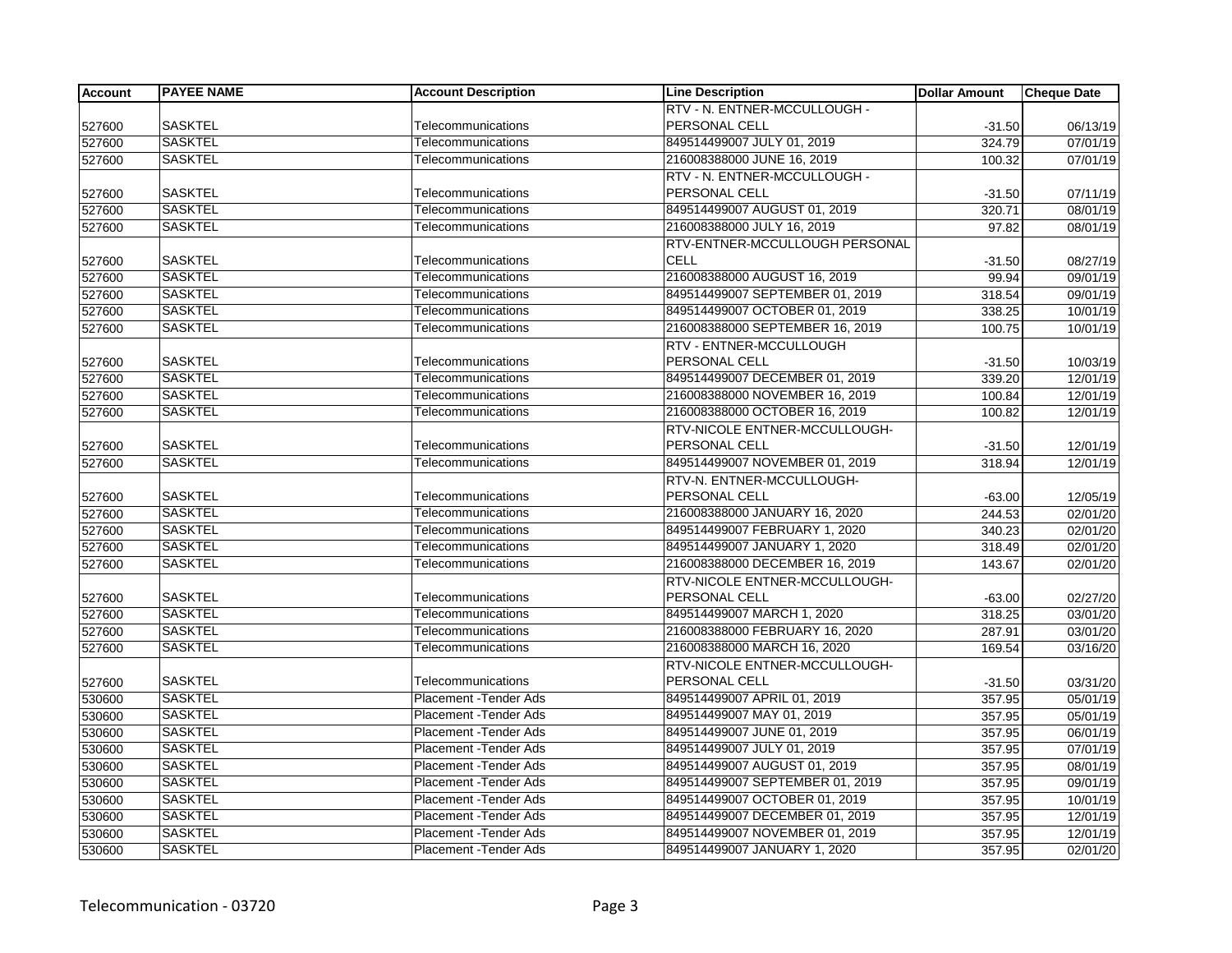| <b>Account</b> | <b>IPAYEE NAME</b>   | <b>IAccount Description</b>                 | <b>Line Description</b>               | <b>IDollar Amount</b> | <b>ICheque Date</b> |
|----------------|----------------------|---------------------------------------------|---------------------------------------|-----------------------|---------------------|
| 530600         | <b>ISASKTEL</b>      | IPlacement -Tender Ads                      | 849514499007 FEBRUARY 1, 2020         | 321.95                | 02/01/20            |
| 530600         | <b>SASKTEL</b>       | IPlacement -Tender Ads                      | 849514499007 MARCH 1, 2020            | 321.95                | 03/01/20            |
| 555000         | MCMORRIS, DONALD G.  | <b>Other Material and Supplies</b>          | <b>IREIMB: CELL PHONE ACCESSORIES</b> | 84.92                 | 02/11/20            |
| 565200         | IMCMORRIS, DONALD G. | Office Furniture and Equipment - Exp        | <b>REIMB: IPHONE 8 64GB</b>           | 57.91                 | 07/01/19            |
| 565200         | IMCMORRIS, DONALD G. | <b>Office Furniture and Equipment - Exp</b> | <b>IREIMB: IPHONE 8 64GB</b>          | 366.29                | 07/01/19            |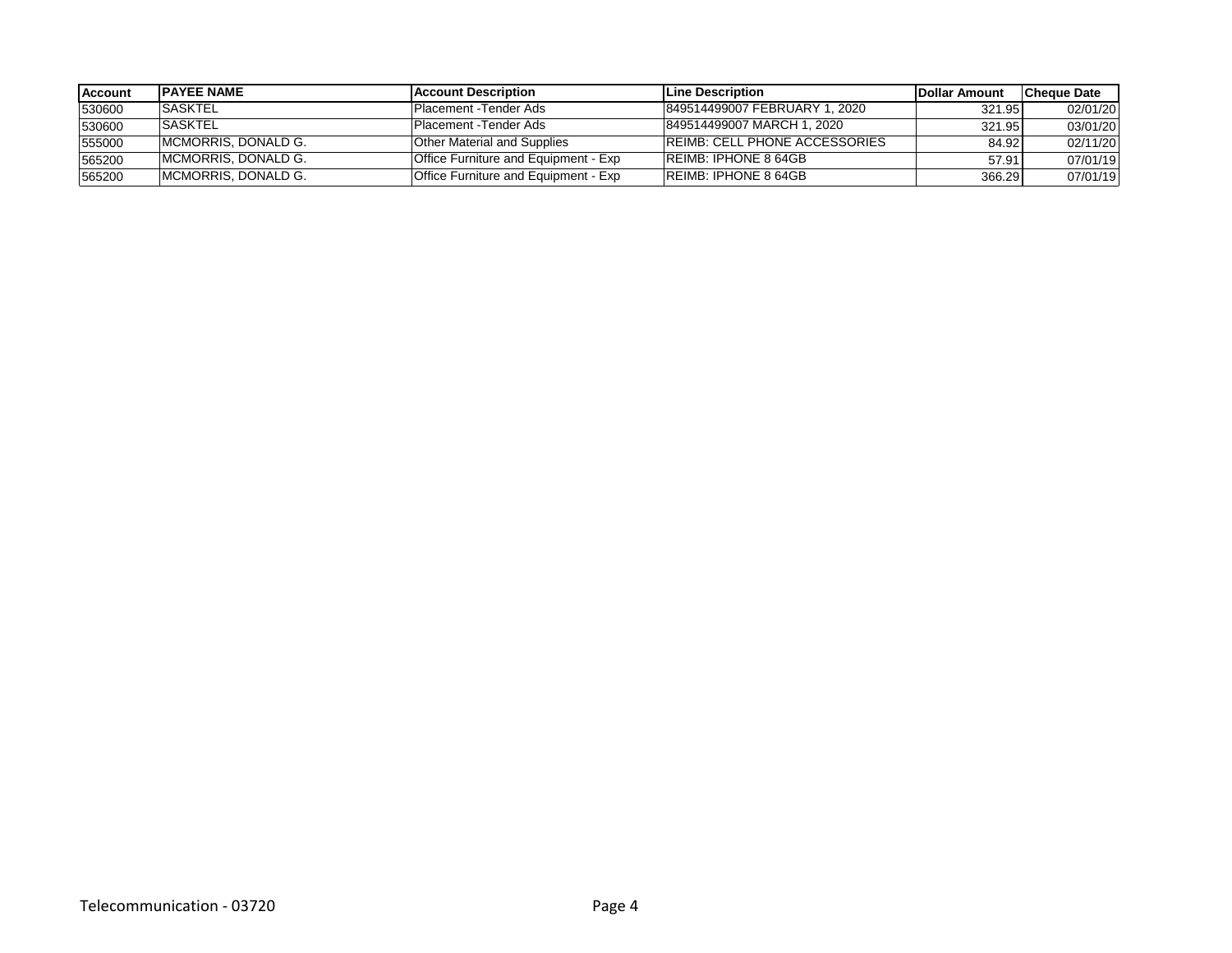**McMorris, Don 2019-2020**

## **LEGISLATIVE ASSEMBLY OF SASKATCHEWAN MEMBERS' ACCOUNTABILITY AND DISCLOSURE REPORT For the fiscal year ending March 31, 2020**

### **DIRECTIVE #3.1 - MLA TRAVEL AND LIVING EXPENSES**

### **2019-2020 TOTAL: \$30,090.98**

| Account | <b>PAYEE NAME</b>   | <b>Account Description</b>  | <b>Line Description</b>          | <b>Dollar Amount</b> | <b>Cheque Date</b> |
|---------|---------------------|-----------------------------|----------------------------------|----------------------|--------------------|
|         |                     |                             |                                  |                      |                    |
|         |                     |                             | MAR/19 MLA REGINA                |                      |                    |
| 541900  | MCMORRIS, DONALD G. | Elected Rep - Travel        | <b>ACCOMMODATIONS</b>            | 666.39               | 05/01/19           |
| 541900  | MCMORRIS, DONALD G. | <b>Elected Rep - Travel</b> | MLA TRAVEL APRIL 01-29, 2019     | 2,244.50             | 05/13/19           |
|         |                     |                             | APR/19 MLA REGINA                |                      |                    |
| 541900  | MCMORRIS, DONALD G. | <b>Elected Rep - Travel</b> | <b>ACCOMMODATIONS</b>            | 1,062.88             | 05/13/19           |
|         |                     |                             | FEB/19 MLA REGINA                |                      |                    |
| 541900  | MCMORRIS, DONALD G. | Elected Rep - Travel        | <b>ACCOMMODATIONS</b>            | 576.78               | 06/12/19           |
|         |                     |                             | MAY/19 MLA REGINA                |                      |                    |
| 541900  | MCMORRIS, DONALD G. | <b>Elected Rep - Travel</b> | <b>ACCOMMODATIONS</b>            | 5,134.71             | 06/12/19           |
| 541900  | MCMORRIS, DONALD G. | <b>Elected Rep - Travel</b> | MLA TRAVEL MAY 01-31, 2019       | 2,474.16             | 06/12/19           |
| 541900  | MCMORRIS, DONALD G. | <b>Elected Rep - Travel</b> | MLA TRAVEL JUNE 11-26, 2019      | 1,322.08             | 07/09/19           |
|         |                     |                             | JUNE 2019 MLA REGINA             |                      |                    |
| 541900  | MCMORRIS, DONALD G. | <b>Elected Rep - Travel</b> | <b>ACCOMMODATIONS</b>            | 648.21               | 07/09/19           |
|         |                     |                             |                                  |                      |                    |
| 541900  | MCMORRIS, DONALD G. | Elected Rep - Travel        | JUL/19 MLA REGINA ACCOMMODATIONS | 643.94               | 08/14/19           |
| 541900  | MCMORRIS, DONALD G. | <b>Elected Rep - Travel</b> | MLA TRAVEL JULY 01-31, 2019      | 2,457.67             | 08/14/19           |
| 541900  | MCMORRIS, DONALD G. | <b>Elected Rep - Travel</b> | MLA TRAVEL AUGUST 17, 2019       | 517.81               | 08/14/19           |
|         |                     |                             | <b>AUG/19 MLA REGINA</b>         |                      |                    |
| 541900  | MCMORRIS, DONALD G. | Elected Rep - Travel        | <b>ACCOMMODATIONS</b>            | 634.95               | 09/04/19           |
| 541900  | MCMORRIS, DONALD G. | <b>Elected Rep - Travel</b> | MLA TRAVEL AUGUST 01-28, 2019    | 3,517.99             | 09/04/19           |
| 541900  | MCMORRIS, DONALD G. | <b>Elected Rep - Travel</b> | MLA TRAVEL AUGUST 01-28, 2019    | $-3,517.99$          | 09/04/19           |
| 541900  | MCMORRIS, DONALD G. | <b>Elected Rep - Travel</b> | MLA TRAVEL AUGUST 01-28, 2019    | 1,251.13             | 09/04/19           |
|         |                     |                             | SEP/19 MLA REGINA                |                      |                    |
| 541900  | MCMORRIS, DONALD G. | <b>Elected Rep - Travel</b> | <b>ACCOMMODATIONS</b>            | 649.15               | 10/04/19           |
| 541900  | MCMORRIS, DONALD G. | <b>Elected Rep - Travel</b> | MLA TRAVEL SEPTEMBER 03-30, 2019 | 1,582.15             | 10/04/19           |
|         |                     |                             | OCT/19 MLA REGINA                |                      |                    |
| 541900  | MCMORRIS, DONALD G. | <b>Elected Rep - Travel</b> | <b>ACCOMMODATIONS</b>            | 652.82               | 11/07/19           |
| 541900  | MCMORRIS, DONALD G. | <b>Elected Rep - Travel</b> | MLA TRAVEL OCTOBER 02-31, 2019   | 1,701.30             | 11/07/19           |
|         |                     |                             | MLA TRAVEL NOVEMBER 29 -         |                      |                    |
| 541900  | MCMORRIS, DONALD G. | <b>Elected Rep - Travel</b> | DECEMBER 5, 2019                 | 1,084.50             | 12/06/19           |
| 541900  | MCMORRIS, DONALD G. | <b>Elected Rep - Travel</b> | MLA TRAVEL NOVEMBER 1 - 27, 2019 | 2,179.10             | 12/06/19           |
|         |                     |                             | NOVEMBER 2019 MLA REGINA         |                      |                    |
| 541900  | MCMORRIS, DONALD G. | Elected Rep - Travel        | <b>ACCOMMODATIONS</b>            | 618.05               | 12/06/19           |
|         |                     |                             | DECEMBER 2019/JANUARY 2020 MLA   |                      |                    |
| 541900  | MCMORRIS, DONALD G. | <b>Elected Rep - Travel</b> | <b>REGINA ACCOMMODATIONS</b>     | 1,263.01             | 02/11/20           |
|         |                     |                             | FEBRUARY 2020 MLA REGINA         |                      |                    |
| 541900  | MCMORRIS, DONALD G. | Elected Rep - Travel        | <b>ACCOMMODATIONS</b>            | 725.69               | 03/18/20           |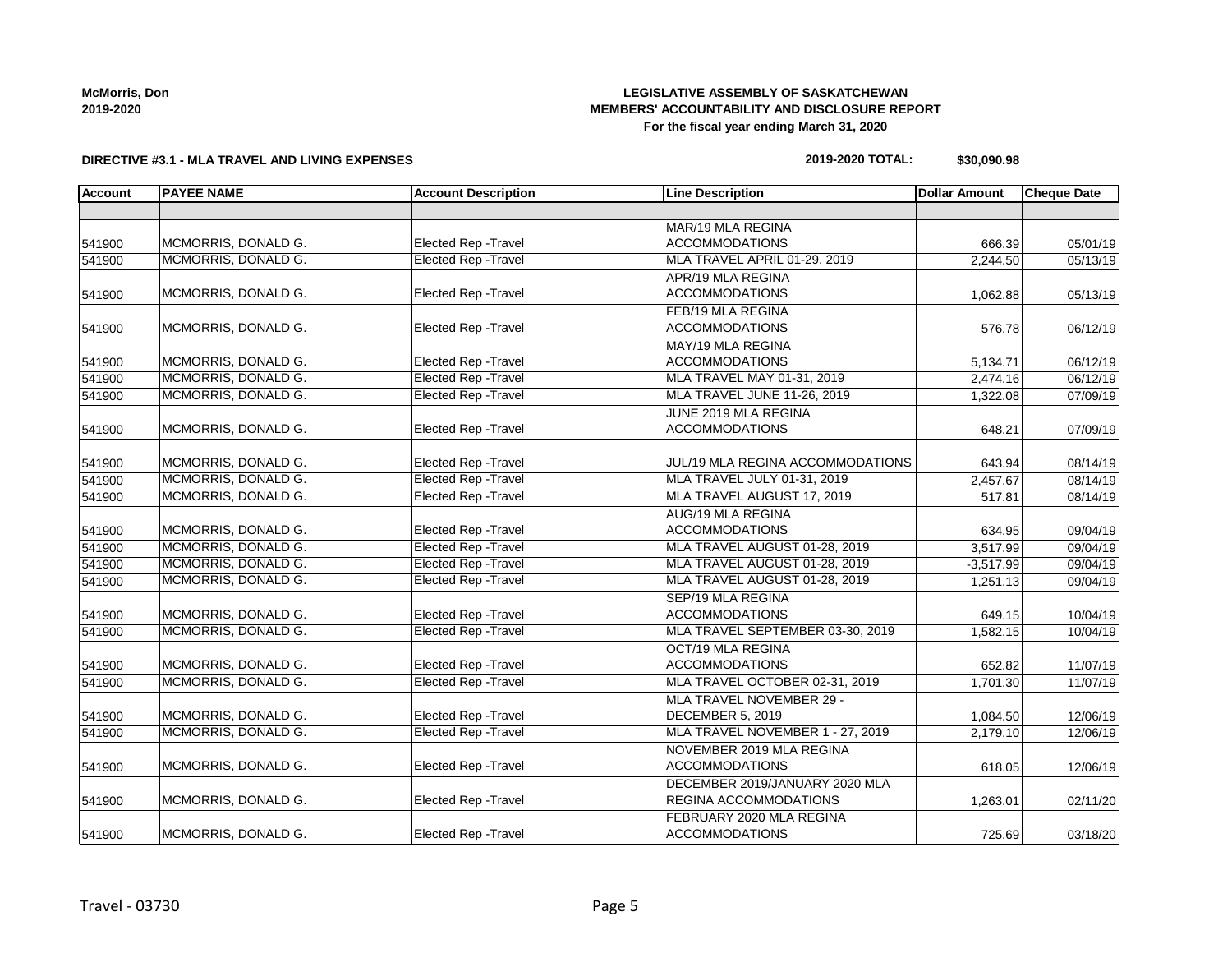| <b>BALGONIE, TOWN OF</b>        |                             |                         | 700.00                                                                                                                                                                                                                                                                                                       | 11/05/19 |
|---------------------------------|-----------------------------|-------------------------|--------------------------------------------------------------------------------------------------------------------------------------------------------------------------------------------------------------------------------------------------------------------------------------------------------------|----------|
| BALGONIE, TOWN OF               |                             |                         | 800.00                                                                                                                                                                                                                                                                                                       | 12/06/19 |
| BALGONIE, TOWN OF               |                             |                         | 800.00                                                                                                                                                                                                                                                                                                       | 01/02/20 |
| <b>BALGONIE, TOWN OF</b>        |                             |                         | 800.00                                                                                                                                                                                                                                                                                                       | 02/07/20 |
| MINISTER OF FINANCE-MINISTRY OF |                             |                         |                                                                                                                                                                                                                                                                                                              |          |
| <b>CENTRAL SERVICES</b>         | Rent of Photocopiers        | PHOTCOPIER SERVICE FEES | 100.00                                                                                                                                                                                                                                                                                                       | 02/01/20 |
| SUCCESS OFFICE SYSTEMS          | Rent of Photocopiers        | <b>COPIER CHARGES</b>   | 168.61                                                                                                                                                                                                                                                                                                       | 05/01/19 |
| SUCCESS OFFICE SYSTEMS          | Rent of Photocopiers        | <b>COPIER CHARGES</b>   | 159.36                                                                                                                                                                                                                                                                                                       | 05/07/19 |
| SUCCESS OFFICE SYSTEMS          | Rent of Photocopiers        | <b>COPIER CHARGES</b>   | 168.93                                                                                                                                                                                                                                                                                                       | 06/03/19 |
| SUCCESS OFFICE SYSTEMS          | Rent of Photocopiers        | <b>COPIER CHARGES</b>   | 131.68                                                                                                                                                                                                                                                                                                       | 07/15/19 |
| SUCCESS OFFICE SYSTEMS          | <b>Rent of Photocopiers</b> | <b>COPIER CHARGES</b>   | 126.60                                                                                                                                                                                                                                                                                                       | 09/01/19 |
| SUCCESS OFFICE SYSTEMS          | Rent of Photocopiers        | <b>COPIER CHARGES</b>   | 138.27                                                                                                                                                                                                                                                                                                       | 09/11/19 |
| SUCCESS OFFICE SYSTEMS          | Rent of Photocopiers        | <b>COPIER CHARGES</b>   | 151.58                                                                                                                                                                                                                                                                                                       | 10/09/19 |
| SUCCESS OFFICE SYSTEMS          | Rent of Photocopiers        | <b>COPIER CHARGES</b>   | 130.77                                                                                                                                                                                                                                                                                                       | 12/01/19 |
| SUCCESS OFFICE SYSTEMS          | Rent of Photocopiers        | <b>COPIER CHARGES</b>   | 147.68                                                                                                                                                                                                                                                                                                       | 12/02/19 |
| SUCCESS OFFICE SYSTEMS          | <b>Rent of Photocopiers</b> | <b>COPIER CHARGES</b>   | 129.68                                                                                                                                                                                                                                                                                                       | 02/01/20 |
| SUCCESS OFFICE SYSTEMS          | Rent of Photocopiers        | <b>COPIER CHARGERS</b>  | 129.15                                                                                                                                                                                                                                                                                                       | 02/03/20 |
| SUCCESS OFFICE SYSTEMS          | Rent of Photocopiers        | <b>COPIER CHARGES</b>   | 127.63                                                                                                                                                                                                                                                                                                       | 03/02/20 |
|                                 |                             |                         | Rent of Ground, Buildings and Other Space   DECEMBER 2019 MLA OFFICE RENT<br>Rent of Ground, Buildings and Other Space   JANUARY 2020 MLA OFFICE RENT<br>Rent of Ground, Buildings and Other Space   FEBURARY 2020 MLA OFFICE RENT<br>Rent of Ground, Buildings and Other Space   MARCH 2020 MLA OFFICE RENT |          |

**Account PAYEE NAME Account Description Line Description Dollar Amount Cheque Date**

522000 BALGONIE, TOWN OF Rent of Ground, Buildings and Other Space APRIL 2019 MLA OFFICE RENT 600.00 600.00 04/01/19

522000 BALGONIE, TOWN OF Rent of Ground, Buildings and Other Space MAY 2019 MLA OFFICE RENT 600.00 64/12/19

522000 BALGONIE, TOWN OF Rent of Ground, Buildings and Other Space JUNE 2019 MLA OFFICE RENT 600.00 65/17/19

522000 |BALGONIE, TOWN OF Rent of Ground, Buildings and Other Space |JULY 2019 MLA OFFICE RENT | 735.00 06/12/19

522000 BALGONIE, TOWN OF Rent of Ground, Buildings and Other Space AUGUST 2019 MLA OFFICE RENT 665.00 67/18/19

522000 |BALGONIE, TOWN OF | Rent of Ground, Buildings and Other Space | SEPTEMBER 2019 MLA OFFICE RENT | 700.00 08/02/19

522000 BALGONIE, TOWN OF Rent of Ground, Buildings and Other Space OCTOBER 2019 MLA OFFICE RENT 700.00 09/06/19

522000 BALGONIE, TOWN OF Rent of Ground, Buildings and Other Space NOVEMBER 2019 MLA OFFICE RENT 700.00 10/01/19

# **DIRECTIVE #4.1 - CONSTITUENCY SERVICE EXPENSES**

# **LEGISLATIVE ASSEMBLY OF SASKATCHEWAN MEMBERS' ACCOUNTABILITY AND DISCLOSURE REPORT For the fiscal year ending March 31, 2020**

**2019-2020 TOTAL: \$44,795.34**

## **McMorris, Don 2019-2020**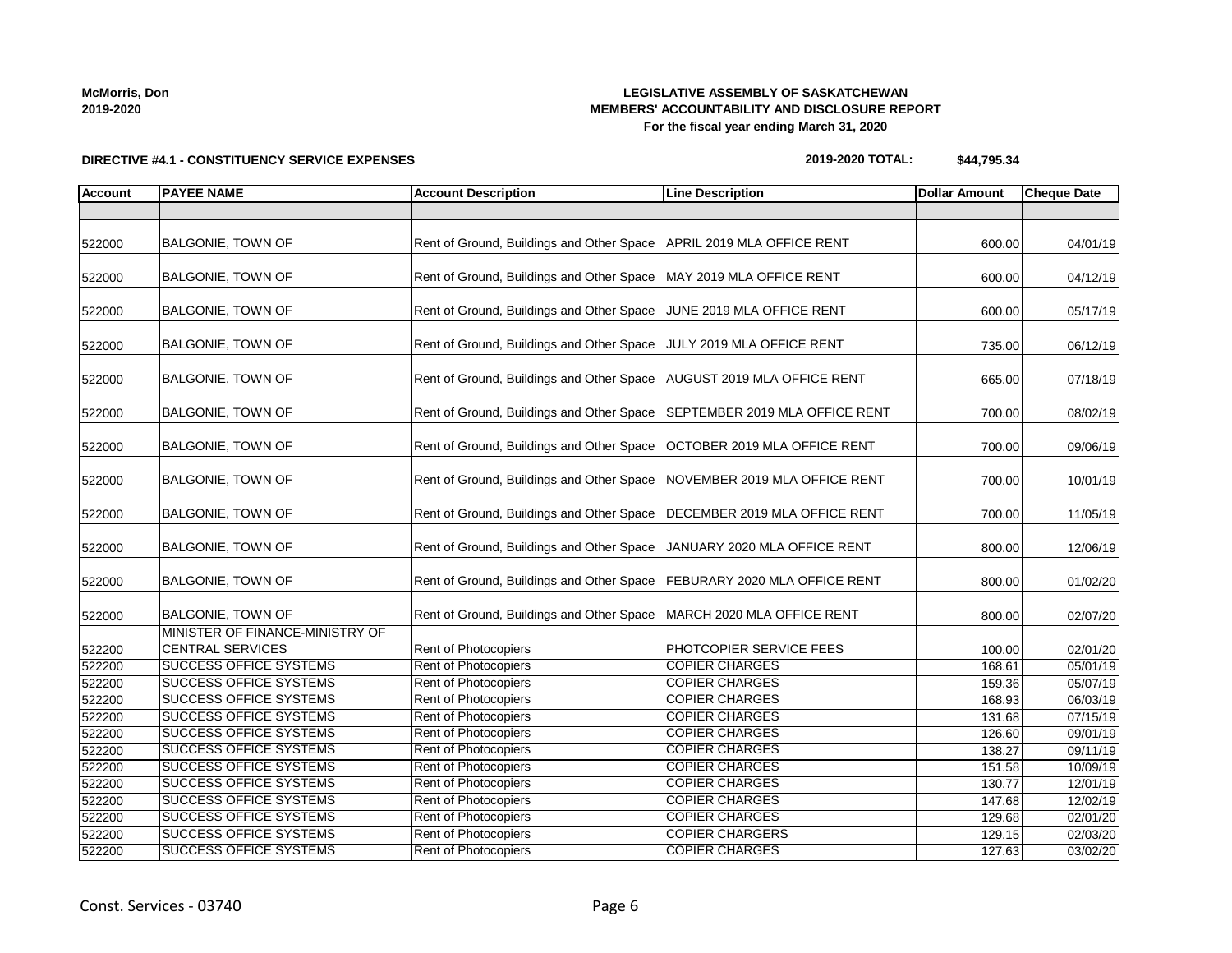| <b>Account</b> | <b>PAYEE NAME</b>                                          | <b>Account Description</b>              | <b>Line Description</b>               | <b>Dollar Amount</b> | <b>Cheque Date</b> |
|----------------|------------------------------------------------------------|-----------------------------------------|---------------------------------------|----------------------|--------------------|
| 522500         | <b>BALGONIE AGENCIES LTD.</b>                              | <b>Insurance Premiums</b>               | M216932016 MLA OFFICE INSURANCE       | 572.40               | 10/04/19           |
| 522700         | <b>BALGONIE, TOWN OF</b>                                   | Utilities - Electricity and Nat Gas     | 02750010 APRIL 12, 2019               | 113.36               | 05/01/19           |
| 522700         | <b>BALGONIE, TOWN OF</b>                                   | Utilities - Electricity and Nat Gas     | 02750010 JULY 12, 2019                | 113.36               | 07/12/19           |
| 522700         | <b>BALGONIE, TOWN OF</b>                                   | Utilities - Electricity and Nat Gas     | 02750010 OCTOBER 11, 2019             | 113.36               | 10/11/19           |
| 525000         | CANADA POST CORPORATION                                    | Postal, Courier, Freight and Related    | <b>POSTAGE</b>                        | 1,473.29             | 06/11/19           |
| 525000         | ENTNER-MCCULLOUGH, NICOLE                                  | Postal, Courier, Freight and Related    | POSTAGE, OFFICE SUPPLIES              | 17.18                | 10/21/19           |
| 525000         | MINISTER OF FINANCE-MINISTRY OF<br><b>CENTRAL SERVICES</b> | Postal, Courier, Freight and Related    | <b>DECEMBER MAILOUTS</b>              | 1,197.61             | 02/18/20           |
| 525000         | PRAIRIE ADVERTISING DISTRIBUTORS<br>LTD.                   | Postal, Courier, Freight and Related    | <b>POSTAGE</b>                        | 207.72               | 06/12/19           |
| 525000         | PRAIRIE ADVERTISING DISTRIBUTORS<br>LTD.                   | Postal, Courier, Freight and Related    | MAIL PREP/DISBURSEMENTS - NO GST      | 212.26               | 02/01/20           |
| 528000         | MCMORRIS, DONALD G.                                        | <b>Support Services</b>                 | <b>REIMB: TECH SERVICE</b>            | 49.95                | 08/01/19           |
| 528000         | POWERLAND COMPUTERS LTD.                                   | <b>Support Services</b>                 | IMAC RETINA 27" SC02YL1MAJV3N         | 159.00               | 10/10/19           |
| 529200         | MCMORRIS, DONALD G.                                        | <b>Professional Development</b>         | <b>REIMB: CONFERENCE REGISTRATION</b> | 797.94               | 08/14/19           |
| 530000         | <b>OUTFRONT MEDIA CANADA</b>                               | <b>Communications Development Costs</b> | <b>ADVERTISING PRODUCTION</b>         | 318.00               | 06/07/19           |
| 530000         | <b>OUTFRONT MEDIA CANADA</b>                               | <b>Communications Development Costs</b> | <b>ADVERTISING PRODUCTION</b>         | 318.00               | 03/01/20           |
| 530300         | MARU GROUP CANADA INC.                                     | Primary Research/Focus group            | Ad Hoc Research                       | 632.98               | 05/01/19           |
| 530300         | MARU GROUP CANADA INC.                                     | Primary Research/Focus group            | Ad Hoc Research                       | 632.98               | 08/01/19           |
| 530300         | MARU GROUP CANADA INC.                                     | Primary Research/Focus group            | AD HOC RESEARCH                       | 661.11               | 11/01/19           |
| 530300         | MARU GROUP CANADA INC.                                     | Primary Research/Focus group            | Ad Hoc Research                       | 661.11               | 03/01/20           |
| 530500         | <b>BALGONIE BARONS</b>                                     | <b>Media Placement</b>                  | <b>ADVERTISING</b>                    | 50.00                | 12/01/19           |
| 530500         | <b>BALGONIE CURLING CLUB</b>                               | <b>Media Placement</b>                  | <b>ADVERTISING</b>                    | 200.00               | 08/01/19           |
| 530500         | <b>BALGONIE, TOWN OF</b>                                   | Media Placement                         | <b>ADVERTISING</b>                    | 300.00               | 03/18/20           |
| 530500         | EDENWOLD MEMORIAL RINK                                     | Media Placement                         | <b>ADVERTISING</b>                    | 200.00               | 12/01/19           |
| 530500         | <b>FORUM MEDIA</b>                                         | Media Placement                         | <b>ADVERTISING</b>                    | 132.00               | 05/01/19           |
| 530500         | <b>FORUM MEDIA</b>                                         | Media Placement                         | <b>ADVERTISING</b>                    | 165.00               | 06/01/19           |
| 530500         | <b>FORUM MEDIA</b>                                         | Media Placement                         | <b>ADVERTISING</b>                    | 165.00               | 07/01/19           |
| 530500         | <b>FORUM MEDIA</b>                                         | Media Placement                         | <b>ADVERTISING</b>                    | 132.00               | 08/01/19           |
| 530500         | <b>FORUM MEDIA</b>                                         | <b>Media Placement</b>                  | <b>ADVERTISING</b>                    | 99.00                | 09/01/19           |
| 530500         | <b>FORUM MEDIA</b>                                         | <b>Media Placement</b>                  | <b>ADVERTISING</b>                    | 132.00               | 10/01/19           |
| 530500         | <b>FORUM MEDIA</b>                                         | Media Placement                         | <b>ADVERTISING</b>                    | 132.00               | 12/01/19           |
| 530500         | <b>FORUM MEDIA</b>                                         | Media Placement                         | <b>ADVERTISING</b>                    | 165.00               | 12/01/19           |
| 530500         | <b>FORUM MEDIA</b>                                         | Media Placement                         | <b>ADVERTISING</b>                    | 348.00               | 02/01/20           |
| 530500         | <b>FORUM MEDIA</b>                                         | Media Placement                         | <b>ADVERTISING</b>                    | 132.00               | 02/01/20           |
| 530500         | <b>FORUM MEDIA</b>                                         | Media Placement                         | <b>ADVERTISING</b>                    | 132.00               | 03/01/20           |
| 530500         | <b>FORUM MEDIA</b>                                         | Media Placement                         | <b>ADVERTISING</b>                    | 384.00               | 03/26/20           |
| 530500         | <b>GRASSLANDS NEWS GROUP</b>                               | Media Placement                         | <b>ADVERTISING</b>                    | 96.32                | 05/01/19           |
| 530500         | <b>GRASSLANDS NEWS GROUP</b>                               | <b>Media Placement</b>                  | <b>ADVERTISING</b>                    | 120.40               | 06/01/19           |
| 530500         | <b>GRASSLANDS NEWS GROUP</b>                               | Media Placement                         | <b>ADVERTISING</b>                    | 300.00               | 06/14/19           |
| 530500         | <b>GRASSLANDS NEWS GROUP</b>                               | Media Placement                         | <b>ADVERTISING</b>                    | 20.00                | 06/14/19           |
| 530500         | <b>GRASSLANDS NEWS GROUP</b>                               | <b>Media Placement</b>                  | <b>ADVERTISING</b>                    | 225.00               | 06/21/19           |
| 530500         | <b>GRASSLANDS NEWS GROUP</b>                               | Media Placement                         | <b>ADVERTISING</b>                    | 96.32                | 07/01/19           |
| 530500         | <b>GRASSLANDS NEWS GROUP</b>                               | Media Placement                         | <b>ADVERTISING</b>                    | 96.32                | 09/01/19           |
| 530500         | <b>GRASSLANDS NEWS GROUP</b>                               | Media Placement                         | <b>ADVERTISING</b>                    | 96.32                | 10/01/19           |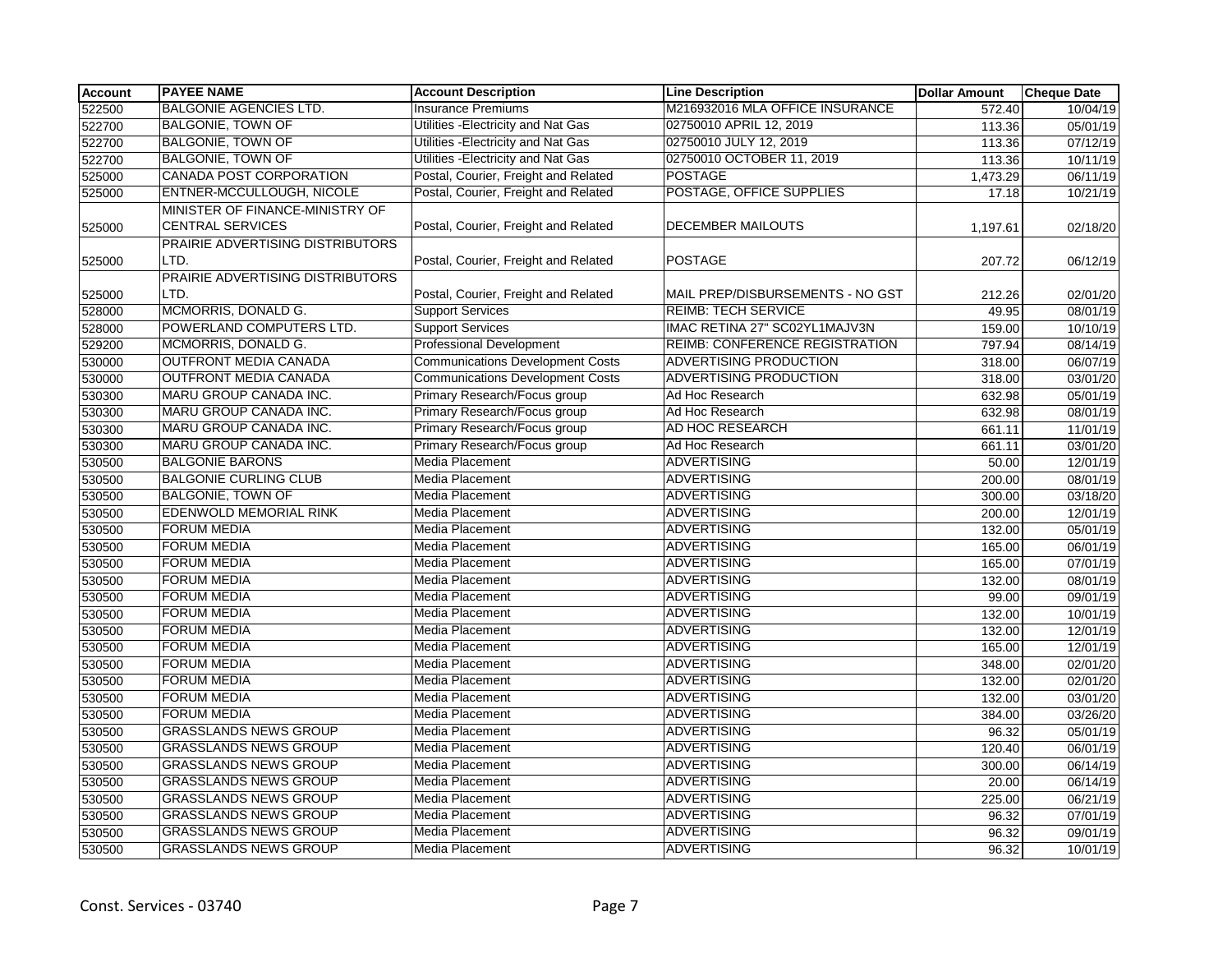| <b>Account</b> | <b>PAYEE NAME</b>                     | <b>Account Description</b> | <b>Line Description</b>     | <b>Dollar Amount</b> | <b>Cheque Date</b> |
|----------------|---------------------------------------|----------------------------|-----------------------------|----------------------|--------------------|
| 530500         | <b>GRASSLANDS NEWS GROUP</b>          | Media Placement            | <b>ADVERTISING</b>          | 300.00               | 10/01/19           |
| 530500         | <b>GRASSLANDS NEWS GROUP</b>          | Media Placement            | <b>ADVERTISING</b>          | 96.32                | 12/01/19           |
| 530500         | <b>GRASSLANDS NEWS GROUP</b>          | Media Placement            | <b>ADVERTISING</b>          | 220.00               | 12/01/19           |
| 530500         | <b>GRASSLANDS NEWS GROUP</b>          | Media Placement            | <b>ADVERTISING</b>          | 120.40               | 12/03/19           |
| 530500         | <b>GRASSLANDS NEWS GROUP</b>          | Media Placement            | <b>ADVERTISING</b>          | 72.24                | 02/01/20           |
| 530500         | <b>GRASSLANDS NEWS GROUP</b>          | Media Placement            | <b>ADVERTISING</b>          | 96.32                | 02/01/20           |
| 530500         | <b>GRASSLANDS NEWS GROUP</b>          | Media Placement            | <b>ADVERTISING</b>          | 96.32                | 03/01/20           |
| 530500         | <b>GRASSLANDS NEWS GROUP</b>          | Media Placement            | <b>ADVERTISING</b>          | 96.32                | 03/27/20           |
| 530500         | <b>GRAY RECREATIONAL CENTRE</b>       | Media Placement            | <b>ADVERTISING</b>          | 600.00               | 07/01/19           |
| 530500         | <b>GRAY RECREATIONAL CENTRE</b>       | Media Placement            | <b>ADVERTISING</b>          | 600.00               | 02/06/20           |
| 530500         | INDIAN HEAD-WOLSELEY NEWS LTD.        | Media Placement            | <b>ADVERTISING</b>          | 185.00               | 05/01/19           |
| 530500         | INDIAN HEAD-WOLSELEY NEWS LTD.        | Media Placement            | <b>ADVERTISING</b>          | 40.00                | 06/01/19           |
| 530500         | INDIAN HEAD-WOLSELEY NEWS LTD.        | Media Placement            | <b>ADVERTISING</b>          | 231.25               | 06/01/19           |
| 530500         | INDIAN HEAD-WOLSELEY NEWS LTD.        | Media Placement            | <b>ADVERTISING</b>          | 185.00               | 07/01/19           |
| 530500         | INDIAN HEAD-WOLSELEY NEWS LTD.        | Media Placement            | <b>ADVERTISING</b>          | 40.00                | 08/01/19           |
| 530500         | INDIAN HEAD-WOLSELEY NEWS LTD.        | Media Placement            | <b>ADVERTISING</b>          | 185.00               | 08/01/19           |
| 530500         | INDIAN HEAD-WOLSELEY NEWS LTD.        | Media Placement            | <b>ADVERTISING</b>          | 40.00                | 09/01/19           |
| 530500         | INDIAN HEAD-WOLSELEY NEWS LTD.        | Media Placement            | <b>ADVERTISING</b>          | 138.75               | 09/01/19           |
| 530500         | INDIAN HEAD-WOLSELEY NEWS LTD.        | Media Placement            | <b>ADVERTISING</b>          | 3.58                 | 10/01/19           |
| 530500         | INDIAN HEAD-WOLSELEY NEWS LTD.        | Media Placement            | <b>ADVERTISING</b>          | 185.00               | 10/01/19           |
| 530500         | INDIAN HEAD-WOLSELEY NEWS LTD.        | Media Placement            | <b>ADVERTISING</b>          | 231.25               | 12/01/19           |
| 530500         | <b>INDIAN HEAD-WOLSELEY NEWS LTD.</b> | Media Placement            | <b>ADVERTISING</b>          | 40.00                | 12/01/19           |
| 530500         | INDIAN HEAD-WOLSELEY NEWS LTD.        | Media Placement            | <b>ADVERTISING</b>          | 138.75               | 02/01/20           |
| 530500         | INDIAN HEAD-WOLSELEY NEWS LTD.        | Media Placement            | <b>ADVERTISING</b>          | 125.00               | 02/01/20           |
| 530500         | INDIAN HEAD-WOLSELEY NEWS LTD.        | Media Placement            | <b>ADVERTISING</b>          | 185.00               | 02/01/20           |
| 530500         | INDIAN HEAD-WOLSELEY NEWS LTD.        | Media Placement            | <b>ADVERTISING</b>          | 85.00                | 02/01/20           |
| 530500         | INDIAN HEAD-WOLSELEY NEWS LTD.        | Media Placement            | <b>ADVERTISING INTEREST</b> | 6.30                 | 02/01/20           |
| 530500         | INDIAN HEAD-WOLSELEY NEWS LTD.        | Media Placement            | <b>ADVERTISING</b>          | 45.00                | 02/01/20           |
| 530500         | INDIAN HEAD-WOLSELEY NEWS LTD.        | Media Placement            | <b>ADVERTISING INTEREST</b> | 5.43                 | 02/01/20           |
| 530500         | INDIAN HEAD-WOLSELEY NEWS LTD.        | Media Placement            | <b>ADVERTISING</b>          | 185.00               | 03/01/20           |
| 530500         | INDIAN HEAD-WOLSELEY NEWS LTD.        | Media Placement            | <b>ADVERTISING</b>          | 185.00               | 03/01/20           |
| 530500         | INDIAN HEAD-WOLSELEY NEWS LTD.        | Media Placement            | <b>ADVERTISING</b>          | 45.00                | 03/01/20           |
| 530500         | INDIAN HEAD-WOLSELEY NEWS LTD.        | Media Placement            | <b>ADVERTISING</b>          | 45.00                | 03/01/20           |
|                | KRONAU COMMUNITY RECREATION CO-       |                            |                             |                      |                    |
| 530500         | <b>OPERATIVE</b>                      | Media Placement            | ADVERTISING NO GST          | 450.00               | 09/01/19           |
| 530500         | MCLEAN RECREATION ASSOCIATION         | Media Placement            | <b>ADVERTISING</b>          | 40.00                | 12/01/19           |
| 530500         | <b>MILESTONE FLYERS</b>               | Media Placement            | <b>ADVERTISING</b>          | 400.00               | 12/01/19           |
| 530500         | OUTFRONT MEDIA CANADA                 | Media Placement            | ADVERTISING NO GST          | 800.00               | 06/06/19           |
| 530500         | <b>OUTFRONT MEDIA CANADA</b>          | Media Placement            | ADVERTISING NO GST          | 800.00               | 07/05/19           |
| 530500         | <b>OUTFRONT MEDIA CANADA</b>          | Media Placement            | <b>ADVERTISING</b>          | 800.00               | 09/01/19           |
| 530500         | <b>OUTFRONT MEDIA CANADA</b>          | Media Placement            | <b>ADVERTISING</b>          | 800.00               | 09/01/19           |
| 530500         | <b>OUTFRONT MEDIA CANADA</b>          | Media Placement            | <b>ADVERTISING</b>          | 800.00               | 12/01/19           |
| 530500         | <b>OUTFRONT MEDIA CANADA</b>          | Media Placement            | <b>ADVERTISING</b>          | 800.00               | 12/01/19           |
| 530500         | OUTFRONT MEDIA CANADA                 | Media Placement            | <b>ADVERTISING</b>          | 800.00               | 02/01/20           |
| 530500         | <b>OUTFRONT MEDIA CANADA</b>          | Media Placement            | <b>ADVERTISING</b>          | 800.00               | 02/01/20           |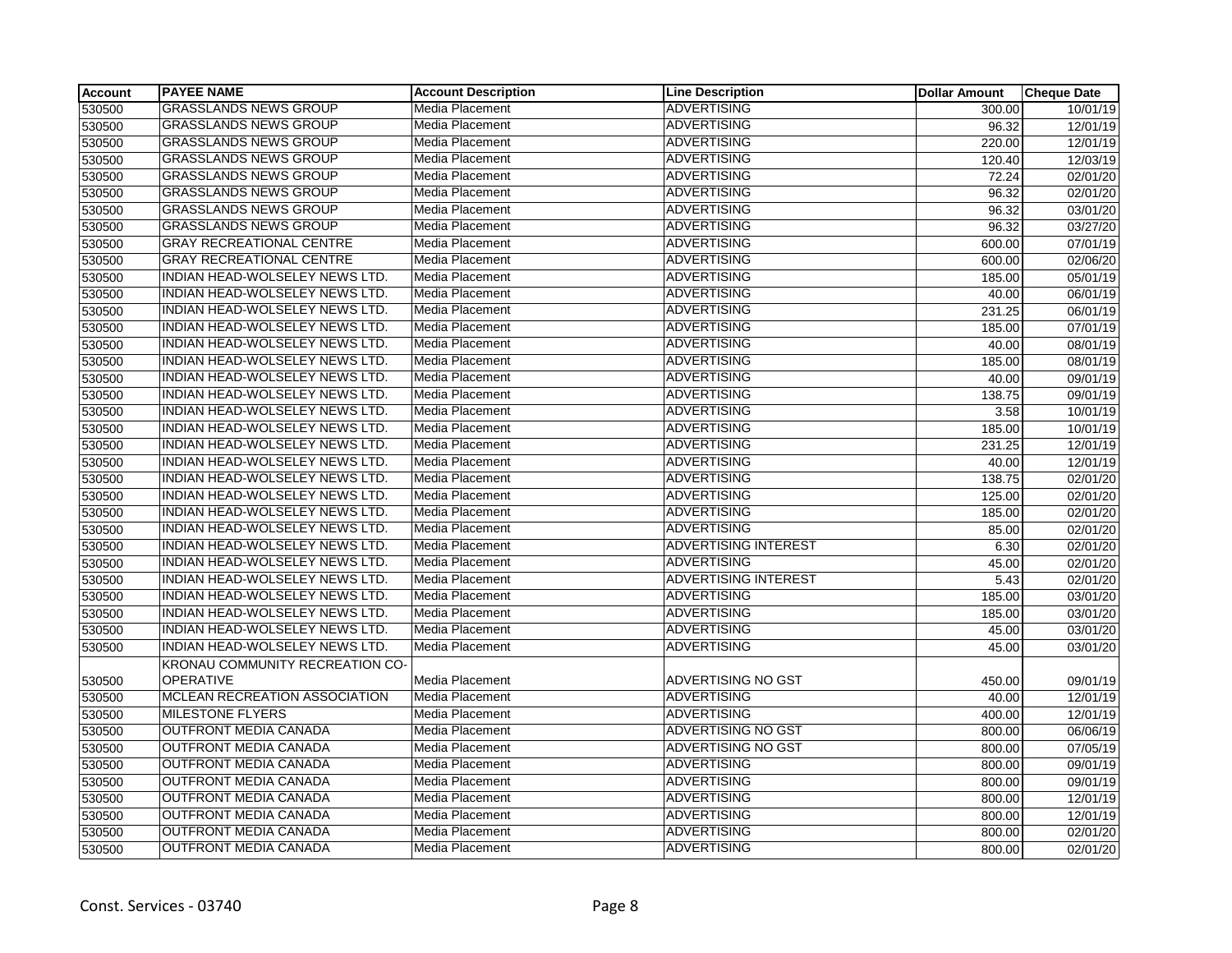| <b>Account</b> | <b>IPAYEE NAME</b>                   | <b>Account Description</b>    | <b>Line Description</b>                | <b>Dollar Amount</b> | <b>Cheque Date</b> |
|----------------|--------------------------------------|-------------------------------|----------------------------------------|----------------------|--------------------|
| 530500         | <b>OUTFRONT MEDIA CANADA</b>         | Media Placement               | <b>ADVERTISING</b>                     | 800.00               | 03/01/20           |
| 530500         | <b>OUTFRONT MEDIA CANADA</b>         | Media Placement               | <b>ADVERTISING</b>                     | 800.00               | 03/12/20           |
| 530500         | PILOT BUTTE COMMUNITY RODEO          | Media Placement               | <b>ADVERTISING</b>                     | 250.00               | 06/25/19           |
|                | <b>QU'APPELLE COMMUNITY BIRTHDAY</b> |                               |                                        |                      |                    |
| 530500         | <b>CALENDAR</b>                      | Media Placement               | <b>ADVERTISING</b>                     | 65.00                | 06/04/19           |
| 530500         | <b>QU'APPELLE SPIRIT NEWS</b>        | Media Placement               | <b>ADVERTISING</b>                     | 150.00               | 02/01/20           |
| 530500         | UNITED SOLES DANCE                   | Media Placement               | <b>ADVERTISING</b>                     | 150.00               | 09/09/19           |
| 530500         | WESTERN LITHO PRINTERS LTD.          | Media Placement               | <b>ADVERTISING</b>                     | 265.00               | 06/01/19           |
| 530600         | <b>OUTFRONT MEDIA CANADA</b>         | Placement - Tender Ads        | <b>ADVERTISING</b>                     | 800.00               | 10/01/19           |
| 530800         | WESTERN LITHO PRINTERS LTD.          | <b>Publications</b>           | <b>NEWSLETTER</b>                      | 1,269.88             | 07/01/19           |
| 530800         | WESTERN LITHO PRINTERS LTD.          | <b>Publications</b>           | <b>NEWSLETTER</b>                      | 1,481.00             | 02/01/20           |
| 530900         | BETH GRAINGER'S FLORIST & GIFTS      | <b>Promotional Items</b>      | PROMOTIONAL ITEMS NO GST               | 100.00               | 06/01/19           |
| 530900         | <b>CORPORATE EXPRESS</b>             | <b>Promotional Items</b>      | PROVINCIAL FLAGS/OFFICE SUPPLIES       | 480.07               | 02/01/20           |
| 530900         | <b>FLOWER HUT</b>                    | <b>Promotional Items</b>      | PROMOTIONAL ITEMS NO GST               | 124.00               | 09/06/19           |
| 530900         | WESTERN LITHO PRINTERS LTD.          | <b>Promotional Items</b>      | <b>CHRISTMAS CARDS</b>                 | 311.64               | 02/01/20           |
| 550200         | <b>FORUM MEDIA</b>                   | Books, Mags and Ref Materials | <b>SUBSCRIPTION</b>                    | 50.00                | 05/01/19           |
| 550200         | <b>GRASSLANDS NEWS GROUP</b>         | Books, Mags and Ref Materials | SUBSCRIPTION D.MCMORRIS, MLA           | 48.00                | 02/01/20           |
| 550200         | INDIAN HEAD-WOLSELEY NEWS LTD.       | Books, Mags and Ref Materials | SUBSCRIPTION D.MCMORRIS, MLA           | 57.14                | 02/01/20           |
| 550200         | MCMORRIS, DONALD G.                  | Books, Mags and Ref Materials | <b>REIMB: LEADER POST SUBSCRIPTION</b> | 378.00               | 03/18/20           |
| 555000         | <b>CORPORATE EXPRESS</b>             | Other Material and Supplies   | PROVINCIAL FLAGS/OFFICE SUPPLIES       | 118.55               | 02/01/20           |
| 555000         | ENTNER-MCCULLOUGH, NICOLE            | Other Material and Supplies   | POSTAGE, OFFICE SUPPLIES               | 25.66                | 10/21/19           |
| 564300         | POWERLAND COMPUTERS LTD.             | Computer Hardware - Exp.      | IMAC RETINA 27" SC02YL1MAJV3N          | 2,547.94             | 10/10/19           |